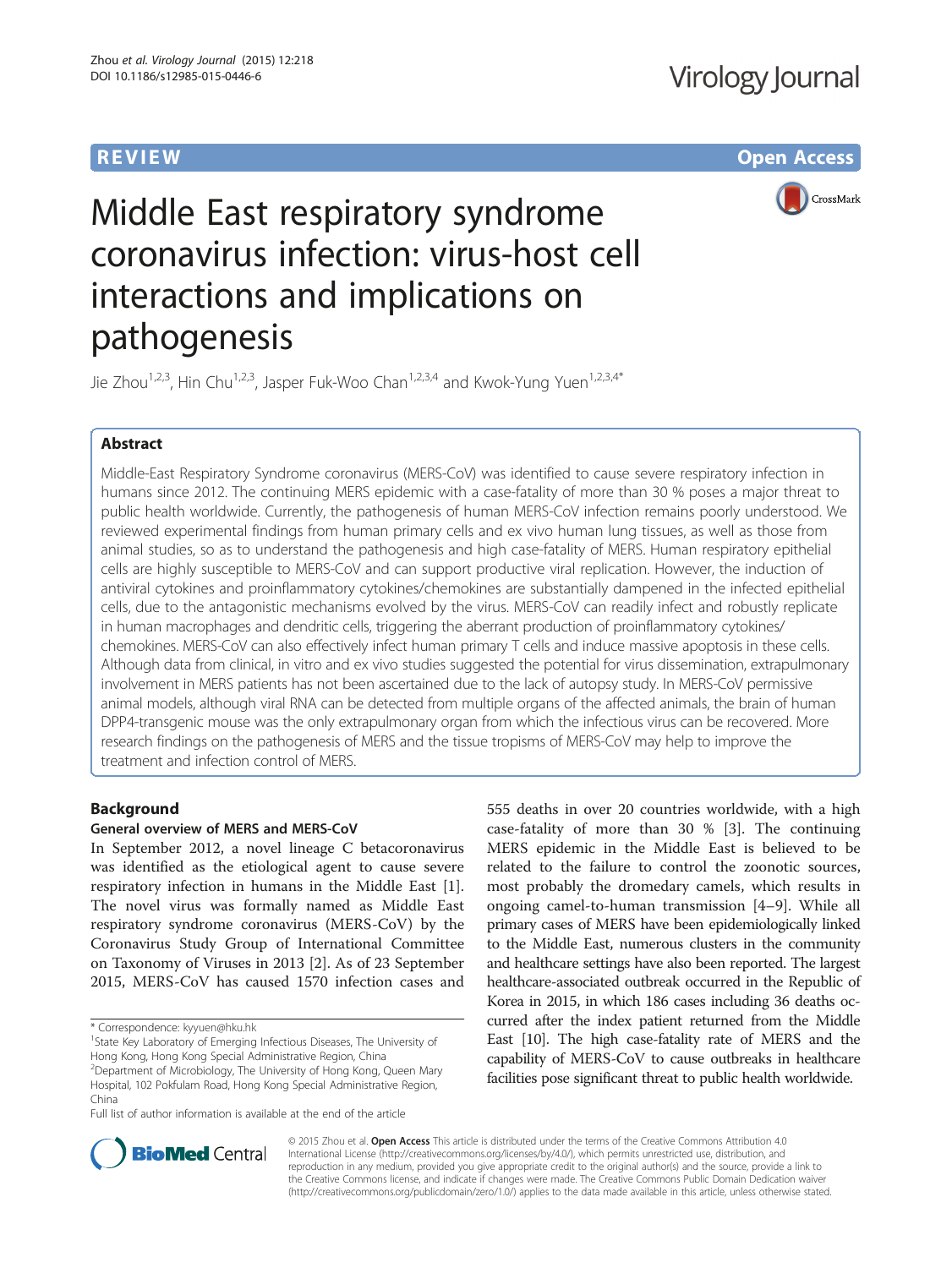Unlike most other human-pathogenic coronaviruses, which mainly cause self-limiting upper respiratory tract infections, MERS-CoV is capable of causing severe disease with lower respiratory tract involvement and extrapulmonary manifestations [\[11](#page-5-0), [12](#page-5-0)]. Patients with severe MERS often present with pneumonic symptoms including fever, cough and dyspnea, with some progressing to respiratory failure and acute respiratory distress syndrome [[13, 14\]](#page-5-0). Extrapulmonary manifestations such as renal failure, hepatic dysfunction, and diarrhea are not uncommon [[13, 15\]](#page-5-0). Additionally, deranged coagulation profile and hematological changes may also be observed in severe MERS [\[15\]](#page-5-0). The infectious virus could be recovered exclusively from patients' respiratory tract, whilst viral RNA could be detected extrapulmonary specimens such as blood, urine and stool by nucleic acid amplification tests [[16](#page-5-0), [17\]](#page-5-0). These clinical and laboratory findings are suggestive of possibly disseminated viral infection.

MERS bears some resemblance to severe acute respiratory syndrome (SARS) in terms of clinical manifestation. The etiological agent of SARS is a lineage B betacoronavirus, SARS coronavirus (SARS-CoV). In 2002–2003, SARS-CoV infected more than 8000 patients with a case-fatality rate of 9.6 %, affecting over 30 countries worldwide [[18](#page-5-0)–[20\]](#page-5-0). However, unlike SARS, no autopsy study has been conducted in deceased MERS patients. Therefore, our understanding of the pathogenesis of MERS remains largely elusive. In this review, we summarize the current knowledge on MERS-CoV cellular tropisms and the virus-host interaction observed in in vitro human cells, ex vivo human tissues, and their implications on the pathogenesis of MERS. The relevant findings in MERS-CoV infected experimental animals are also reviewed, aiming to recapitulate the human MERS disease and to better the understanding of pathogenesis of human MERS-CoV infection.

# Cellular tropism of MERS-CoV in respiratory system and innate immune response upon infection

The primary infection site of MERS is human respiratory tract. It was demonstrated that MERS-CoV could effectively infect and robustly replicate in the human airway epithelium [[21, 22\]](#page-5-0). Ex vivo tissues from human respiratory tract were also examined for the cellular tropism of MERS-CoV [\[23, 24](#page-5-0)]. It was shown that MERS-CoV infected non-ciliated bronchial epithelial cells, bronchiolar epithelial cells, alveolar epithelial cells and endothelial cells of pulmonary vessels [[23](#page-5-0)]. Additionally, upon MERS-CoV infection in ex vivo lung tissues, the uninfected cells underwent massive apoptosis with extensive caspase 3 activation, implicating that paracrine mechanism may contribute to the induction of apoptosis [\[23](#page-5-0)]. Another study in human ex vivo lung tissue echoed the discovery of MERS-CoV's productive infection and

replication, as well as the occurrence of infectioninduced apoptosis in human lung tissue [\[24](#page-5-0)]. Moreover, it was shown that MERS-CoV infection in ex vivo lung tissues displayed the comparable extent and kinetics to the infection of highly pathogenic avian H5N1 influenza virus in lung tissues of the same donors, indicating the high infectivity of MERS-CoV in human respiratory epithelium [[24\]](#page-5-0). However, in the latter study, MERS-CoV could also infect ciliated bronchial epithelial cells while these cells were not susceptible to the virus in the former study [[23, 24](#page-5-0)]. Notably, the studies in human ex vivo airway tissues invariably revealed that pulmonary endothelial cells were highly susceptible to MERS-CoV [[23, 24\]](#page-5-0), suggesting that MERS-CoV infection in respiratory tract could potentially develop into a systematic or disseminated infection. Taken together, human respiratory epithelium is highly permissive to MERS-CoV. The effective infection results in robust viral propagation and massive induction of apoptosis. These studies provided pathological basis of the major pulmonary features of MERS i.e., pneumonia and acute lung injury.

As the first line of host defense, human epithelial cells are stimulated to produce antiviral and proinflammatory cytokines and chemokines to eliminate the invading pathogens. Based on the studies in human primary respiratory epithelial cells, respiratory epithelial cell lines and ex vivo human lung tissue, there has been a consensus recognition that the induction of antiviral interferons (i.e. type I and III IFNs) was basically dampened, although type I and type III IFNs treatment can effectively inhibit the MERS-CoV replication [\[21](#page-5-0)–[23](#page-5-0)]. Additionally, MERS-CoV infection failed to elicit strong proinflammatory cytokines response in human primary respiratory epithelial cells and ex vivo respiratory tissues [[21](#page-5-0), [23](#page-5-0), [24](#page-5-0)]. The respiratory epithelial cell line Calu-3 cells were used to study the early and late phase of innate immune response after MERS-CoV infection. It was demonstrated that the proinflammatory cytokines/chemokines such as IL-1β, IL-8 and IL-6 exhibited a delayed but marked induction upon MERS-CoV infection [[25](#page-5-0)]. Based on these observations, antagonistic mechanisms of MERS-CoV to attenuate innate immune response have been extensively sought. A number of MERS-CoV proteins, including the papain-like protease, membrane protein, and accessory proteins 4a, 4b and 5, have been identified to suppress the interferon production [\[26](#page-5-0)–[29](#page-5-0)]. Among them, MERS-CoV 4a was shown to suppress PACT-induced activation of RIG-I and MDA5 and circumvent the innate immune response [[27](#page-5-0)]. Additionally, MERS-CoV papain-like protease exhibited the deubiquitinating and deISGylating activities and suppressed the innate immune response [[29](#page-5-0)]. Collectively, MERS-CoV may have evolved multiple antagonistic mechanisms to dampen or attenuate the host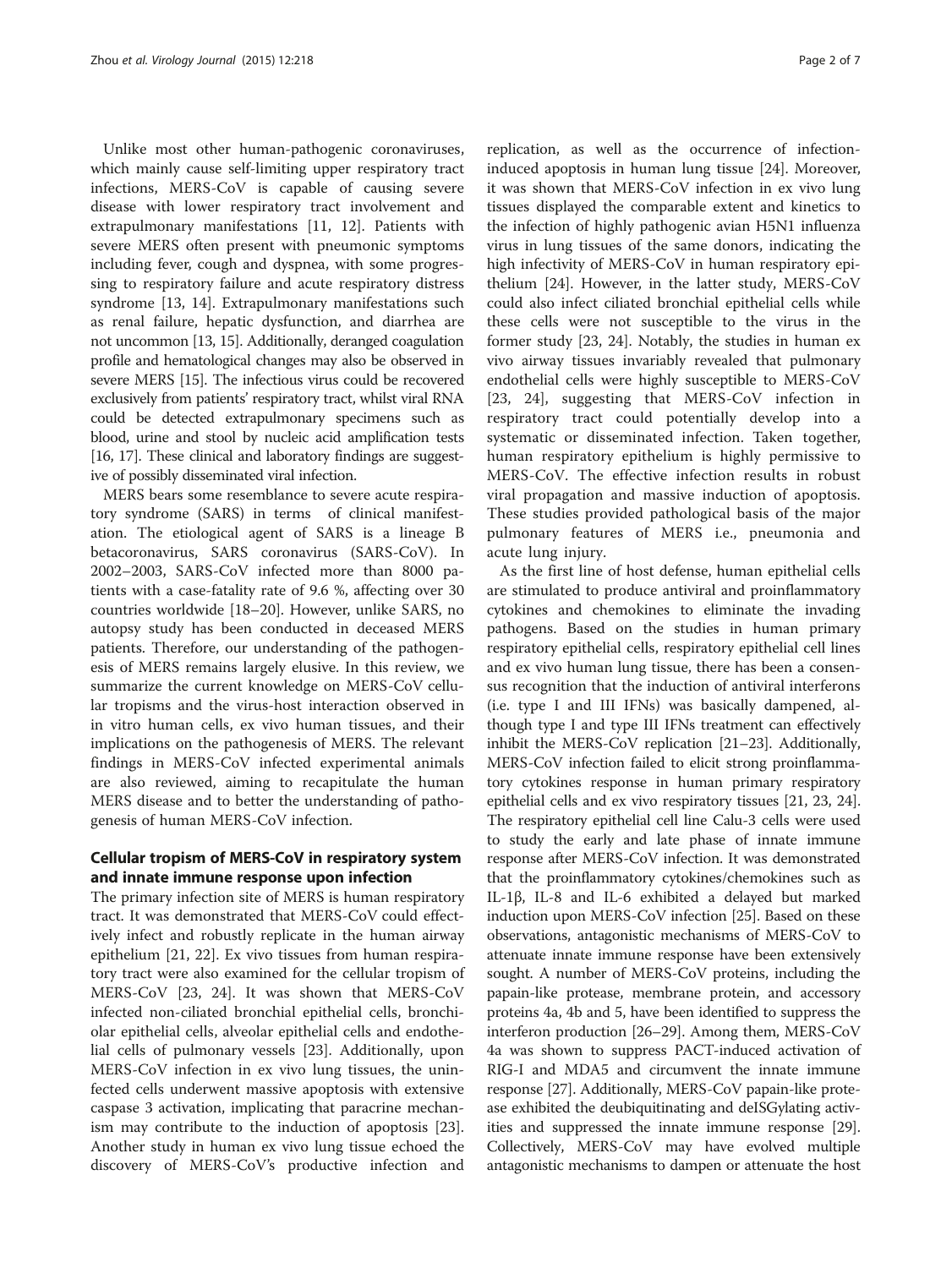defense, which contributed to the high pathogenicity in humans.

Consistent with the responsiveness of MERS-CoV to interferon treatment in vitro, combinational treatment of IFN-α2b and ribavirin reduced virus replication and improved clinical outcome in MERS-CoV infected rhesus macaques [[30\]](#page-5-0). It was further demonstrated that IFNβ1b treatment showed a better outcome in the virusinoculated common marmosets [\[31](#page-5-0)].

# The human immune cells involved in MERS-CoV infection

While the cellular tropism of SARS-CoV in human respiratory tract resembles that of MERS-CoV [\[21, 22\]](#page-5-0), a number of immune cells displayed distinct susceptibility to MERS-CoV and SARS-CoV.

#### Macrophages

The novel MERS-CoV has a broad tissue and cellular tropism including human monocytic cell line, THP-1 [[32\]](#page-5-0). A subsequent study focused on human macrophages and demonstrated that MERS-CoV could efficiently infect and replicate in human monocyte-derived macrophages (MDMs) [[33](#page-5-0)]. Notably, a 2–4-log increase in viral RNA was consistently detected in MERS-CoV infected MDMs derived from different donors within 48 h post infection. In addition, MERS-CoV significantly induced the expression of proinflammatory and chemotactic cytokines and chemokines, including IP-10/CXCL-10, MCP-1/CCL-2, MIP-1α/CCL-3, RANTES/CCL-5, IL-8, and IL-12, in the infected human macrophages [[33](#page-5-0)]. In the meantime, MERS-CoV triggered the upregulation of MHC class I-, MHC class II-, and costimulation-related genes in MDMs. Furthermore, by utilizing ex vivo organ culture, the authors demonstrated that the alveolar macrophages in human lung tissues were susceptible to MERS-CoV [[33\]](#page-5-0).

The SARS-CoV can infect human macrophages. However, viral replication of SARS-CoV in human macrophages was abortive and no infectious virus particles were produced [[34](#page-5-0)–[37](#page-5-0)]. Despite an abortive infection, the SARS-CoV infection in human macrophages induced the expression of a number of proinflammatory chemokines including IP-10/CXCL10 and MCP-1/CCL2. On the other hand, the induction of IFN- $α$  and IFN- $β$ , which are important antiviral cytokines and key components of innate immunity, was largely absent [\[35, 37\]](#page-5-0).

### Dendritic cells

Dendritic cells are essential sentinels of the immune system, which detect invading pathogens and bridge the innate immune system with the adaptive immune system. Infection of human monocyte-derived dendritic cells (mDCs) by MERS-CoV was productive as

evidenced by the progressive increase in viral antigen expression, increase in viral RNA, and increase in virus titer in the culture media of the infected cells [[38](#page-5-0)]. Intriguingly, in the same study, the authors reported that MERS-CoV induced no IFN-β and marginal IFN-α expression in infected dendritic cells. On the other hand, MERS-CoV triggered substantial expression of IFN-γ, IL-12, IP-10/CXCL-10 and RANTES/CCL-5, which was significantly higher than that of SARS-CoV-infected dendritic cells. In addition, the surface expression of MHC class II and costimulatory molecule was disturbed in MERS-CoV-infected dendritic cells, which might contribute to the immune dysregulation during MERS-CoV infection [[38](#page-5-0)]. Recently, Scheuplein et al. reported the infection of plasmacytoid dendritic cells by MERS-CoV. Remarkably, the author concluded that although MERS-CoV infection in plasmacytoid dendritic cells was abortive, the infection induced the production of large amounts of type I and type III IFNs exclusively in these cells [[39](#page-5-0)].

In the case of SARS-CoV, a number of studies demonstrated that human dendritic cells were susceptible to SARS-CoV but were unable to support viral replication [[35, 36,](#page-5-0) [40\]](#page-6-0). Nonetheless, SARS-CoV infection led to the phenotypic and functional maturation of dendritic cells, with regard to MHC class II and costimulatory molecule expression, T cell-stimulatory capacity, and cytokine/ chemokine production including TNF-α, MIP-1α/CCL-3, RANTES/CCL-5, IP-10/CXCL-10, and MCP-1/CCL-2 [[35,](#page-5-0) [40\]](#page-6-0). Importantly, Zhao et al. demonstrated the potential role of dendritic cells in controlling the pathogenesis of SARS-CoV in a mouse study. In particular, the authors showed that severe outcome of SARS-CoV infection correlated with the slow kinetics of virus clearance and delayed activation of respiratory dendritic cells [\[41](#page-6-0)].

Collectively, in contrast to the inability to elicit the production of proinflammatory cytokines in human respiratory epithelial cells, MERS-CoV and SARS-CoV are able to stimulate the induction of proinflammatory cytokines/chemokines in human macrophages and dendritic cells. However, the question arises whether the triggered innate immune response is beneficial or detrimental in MERS-CoV and SARS-CoV infected patients since the host immune response may act as a two-edged sword at different stages of disease [\[42](#page-6-0)]. Therefore, further studies are warranted in experimental animals and patients to elucidate how the virus-host interaction in these immune cells affect the pathogenesis of human coronavirus infections.

#### T lymphocytes

Although lymphopenia is commonly observed in SARS and MERS patients, the exact cause of lymphopenia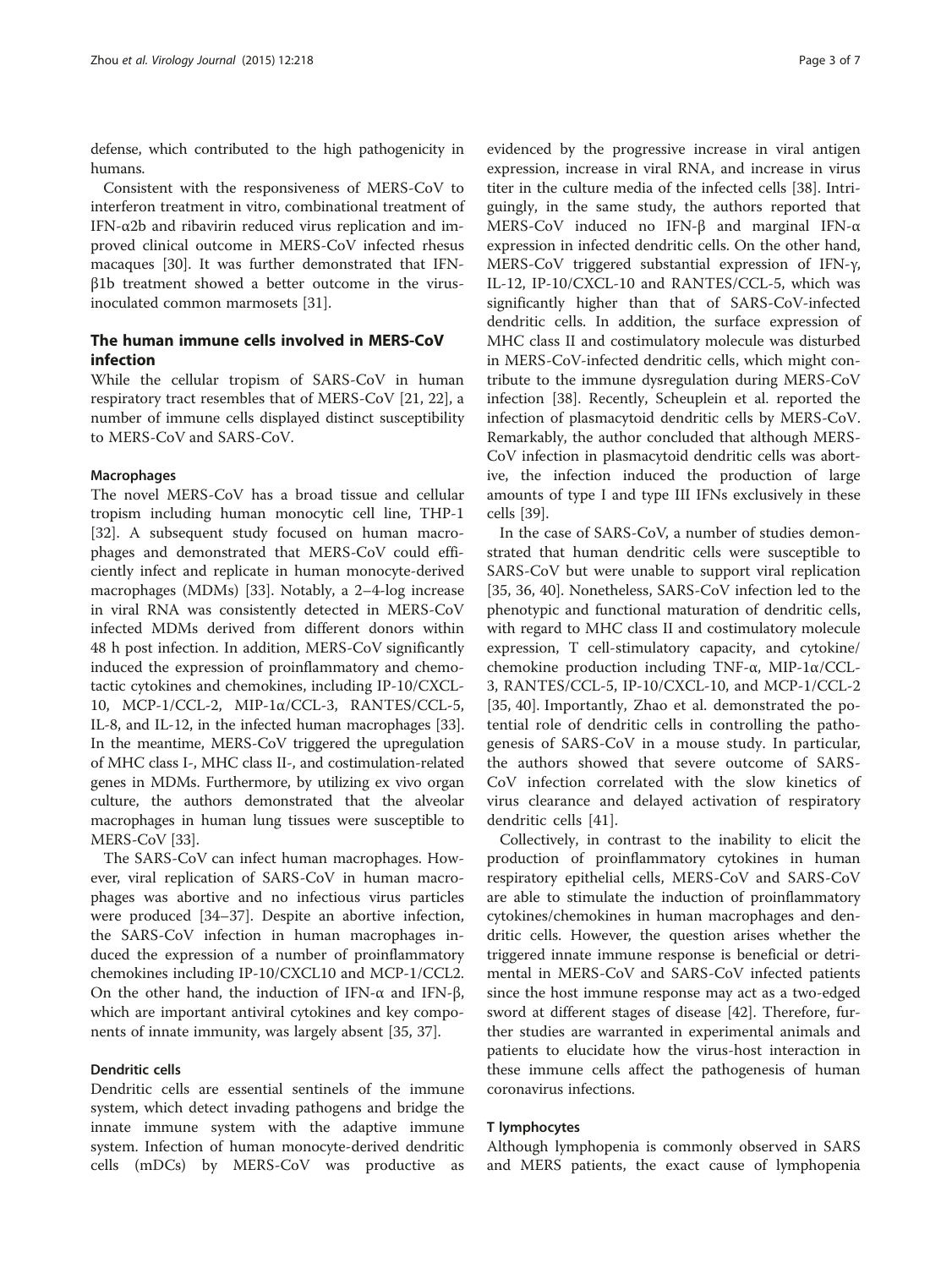currently remains unknown. It has been postulated that SARS-CoV may directly infect T cells and lead to T cell depletion [\[43](#page-6-0)]. However, alternative models for lymphopenia upon SARS-CoV infection have also been proposed, including sequestration of lymphocytes within the inflamed tissues, cytokine-induced cell death, as well as suppression of hematopoietic progenitor cells in bone marrow or thymus [[37](#page-5-0)]. As for the infection of MERS-CoV, a recent study demonstrated that the infection of human DPP4-transduced and T cell-deficient mice with MERS-CoV resulted in the persistence of MERS-CoV in the lungs while the virus was cleared in control mice and B cell-deficient mice. These findings hinted that T cells might play critical roles in controlling the pathogenesis of MERS-CoV [[44\]](#page-6-0). Subsequently, a study published earlier this year directly addressed the issue of MERS-CoV infection in T cells. The authors demonstrated that T cells from human peripheral blood mononuclear cells, human lymphoid tissues, and the spleen of common marmosets were highly susceptible to MERS-CoV. Furthermore, MERS-CoV induced substantial apoptosis in the infected T cells that involved the activation of the intrinsic and extrinsic caspase-dependent apoptosis pathways [[45\]](#page-6-0). The results suggested that the unusual capacity of MERS-CoV to infect T cells and induce apoptosis might contribute to the high pathogenicity of the virus.

The role of T cells in controlling the pathogenesis of SARS-CoV infection remains incompletely understood. In a mouse study, it was observed that depletion of CD4+ T cells resulted in enhanced interstitial pneumonitis and delayed clearance of SARS-CoV from the lung tissues, which was associated with reduced production of neutralizing antibody and cytokines as well as reduced pulmonary recruitment of lymphocytes [[46](#page-6-0)].

# Possible involvement of extrapulmonary organs upon MERS-CoV infection

MERS-CoV viral RNA could be detected in blood, urine and stool specimens of some MERS patients, suggesting that the virus dissemination may occur [[17\]](#page-5-0). We and others have shown that endothelial cells of blood vessel in human ex vivo lung tissues were permissive to MERS-CoV [[23, 33\]](#page-5-0), which may provide the pathological basis of the potential virus dissemination. In addition, it has been demonstrated that MERS-CoV can infect human monocyte-derived dendritic cells and cause productive viral replication [\[38](#page-5-0)]. Human primary T cells are also readily susceptible to MERS-CoV [\[45](#page-6-0)]. Dendritic cells and T cells are migrating cells in the human body. Therefore, the MERS-CoV infected dendritic cells and T cells may allow the virus to disseminate systemically beyond the respiratory tract. Collectively, extrapulmonary organs and tissues are very likely to be involved in MERS-CoV infection in vivo. However, so far, no human autopsy study has been documented. To address the possible extrapulmonary involvement, we have to seek evidence from MERS-CoV infected experimental animals although none of these animals can fully recapitulate the human MERS disease.

# MERS-CoV infection and pathogenesis in non-human primate model and small animal models

The receptor for MERS-CoV was identified to be an exopeptidase, dipeptidyl peptidase 4 (DPP4) [\[47\]](#page-6-0). The role of DPP4 as the main determinant in the host tropism of MERS-CoV has been elucidated in several studies [[48](#page-6-0)–[50](#page-6-0)]. Commonly used laboratory animal species such as Syrian hamster, mice and ferrets are not susceptible to MERS-CoV since DPP4 orthologs of these animal species are unable to bind MERS-CoV spike protein and mediate virus entry [[49](#page-6-0), [51, 52](#page-6-0)]. The MERS-CoV inoculation in rabbits displayed an asymptomatic infection. Neither significant histopathological change nor clinical symptom was observed in these rabbits although the virus could be detected from lung tissues [\[53\]](#page-6-0). Camels are susceptible to the MERS-CoV isolated from human. Although the infected camels can shed large amounts of virus from the upper respiratory tract, the disease signs were mild [\[54\]](#page-6-0). Among all experimental animals tested for the development of MERS animal models, rhesus macaques developed a mild to moderate respiratory infection [[55, 56\]](#page-6-0) whereas common marmosets displayed a moderate to severe respiratory disease after inoculation using a combination routes of intranasal, intra-tracheal, oral and ocular [[57\]](#page-6-0). In marmosets, the MERS-CoV infection was suggested to be a disseminated infection since viral RNA was detectable in nearly all tested tissues in all infected animals, including blood, kidney, intestine, liver and spleen etc. However, except for the samples from the respiratory tract, isolation of infectious virus in other organs was not successful. Interestingly, the susceptibility of macrophages to MERS-CoV as evidenced in the in vitro and ex vivo studies was verified in alveolar macrophages of MERS-CoV infected marmoset [\[57\]](#page-6-0).

The first MERS mouse model was generated by prior transduction of adenoviral vector expressing human DPP4 (hDPP4). These mice displayed a transient viral pneumonia which resolved within 1–2 weeks after infection [[44\]](#page-6-0). Several lines of human DPP4 transgenic mice have been subsequently reported. MERS-CoV infection and replication were invariably evidenced in these hDPP4 transgenic mice [\[58](#page-6-0)–[60\]](#page-6-0). However, disease sign and pathology in these mice differed, which appeared to depend on the promoters controlling the expression of hDPP4 gene. Pascal et al. replaced the mouse DPP4 ORF with human DPP4 so that the knocked-in hDPP4 is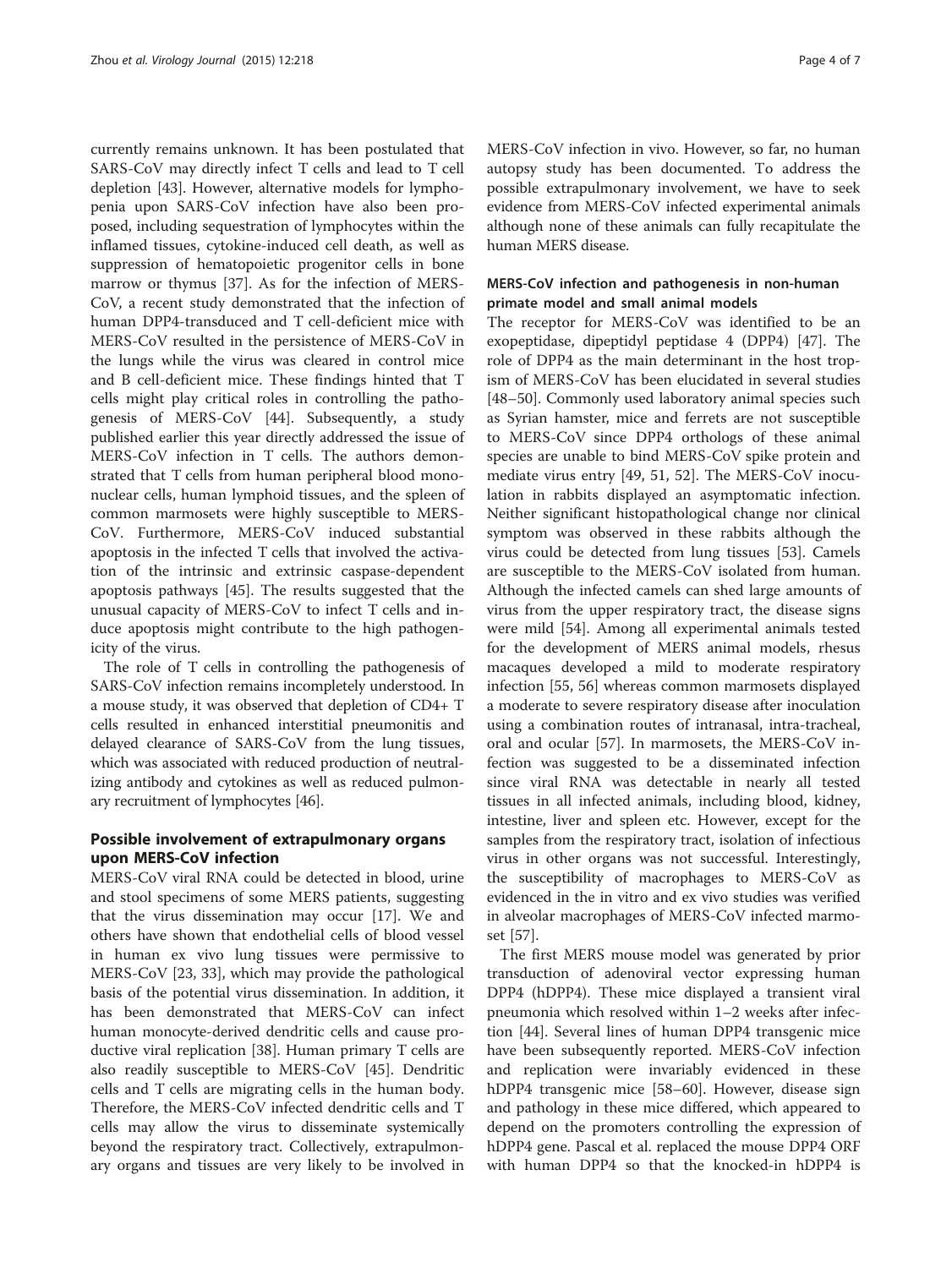under the control of the endogenous mouse DPP4 promoter [\[60](#page-6-0)]. The authors believed that this strategy may render hDPP4 to be expressed in a physiologicallyrelevant context. After virus inoculation in these mice, MERS-CoV robustly replicated in the mouse lung. However, the inoculated mice did not exhibit disease signs, without any extrapulmonary involvement. On the other hand, two lines of hDPP4 transgenic mice which had the transgene under the control of chicken β-actin promoter [[58\]](#page-6-0) and cytokeratin 18 promoter [[59\]](#page-6-0) respectively, were highly permissive to MERS-CoV infection. The mice developed progressive pneumonia with fatal outcome after intranasal inoculation. The infectious virus can constantly and exclusively be recovered from lung and brain tissues [[58, 59\]](#page-6-0). Similar to the marmoset study, while viral RNA can also be detected from extrapulmonary organs including the heart, spleen and intestines, virus isolation from these organs was unsuccessful. The hDPP4 transgenic mouse with cytokeratin 18 (CK18) promoter was generated in parallel with another transgenic mouse line with surfactant protein C (SPC) promoter. SPC promoter confers transgene expression in bronchiolar and alveolar epithelia while CK18 promoter can drive a more universal transgene expression in epithelia of liver, kidney, gastrointestinal tract and some cells in the nervous system, apart from respiratory tract. The hDPP4 mice with CK18 promoter developed lethal infection after intranasal inoculation of MERS-CoV. In contrast, the same inoculation in the hDPP4 mice with SPC promoter caused no mortality or body weight loss [[59\]](#page-6-0). Therefore, the morbidity and mortality in human DPP4 transgenic mice may correlate to the tissue/cellular distribution and/or the expression intensity of the transgene. Notably, a common discovery among these MERS-CoV susceptible animals was that the gene expression of antiviral cytokines, proinflammatory cytokines and chemokines was elevated [\[55, 57](#page-6-0), [58](#page-6-0)]. Collectively, the tissue tropisms of MERS-CoV in human hosts have not been fully elucidated although there has been accumulating evidence of possible extrapulmonary involvement in MERS patients. Undoubtedly, hDPP4 transgenic mouse studies are conducive for the development of antivirals or vaccines against MERS-CoV. However, in terms of implication for the pathogenesis in human MERS, findings from these hDPP4 transgenic mice must be interpreted with great caution. An in-depth investigation of the tissue tropisms of MERS-CoV in human hosts will facilitate our understanding towards the transmission route and pathogenesis of MERS.

The MERS-CoV mouse models have been utilized to test the efficacy of antiviral drug, neutralization antibody and vaccine. A Venezuelan equine encephalitis replication particle expressing MERS-CoV spike protein (VRP-S) was demonstrated to substantially reduce the virus titer in lung tissues of the immunized hDPP4 transduced mouse model [[44](#page-6-0)]. The same group subsequent examined the VRP-S in a more permissive hDPP4 transgenic mouse model [[59](#page-6-0)]. The VRP-S immunized hDPP4 transgenic mice were completely protected from lethal infection. Pretreatment with serum of the mouse immunized with VRP-S can also be protected from fatal infection [\[59](#page-6-0)]. Two fully human neutralization antibodies binding to distinct epitopes of MERS spike protein, which were generated using the mouse expressing human antibody, displayed the preand post-exposure protection efficacy from MERS-CoV infection in hDPP4 transgenic mice [\[61\]](#page-6-0).

#### Conclusions

The pathogenesis of human MERS-CoV infection remains poorly understood. Human respiratory epithelium is highly susceptible to MERS-CoV and can support productive viral replication. However, MERS-CoV has evolved multiple antagonistic mechanisms to attenuate the induction of antiviral and proinflammatory cytokines in the affected epithelial cells. Additionally, MERS-CoV can readily infect and robustly replicate in human macrophages and dendritic cells, which elicits the aberrant production of proinflammatory cytokines/chemokines. MERS-CoV can also effectively infect human primary T cells and induce massive apoptosis in these cells. Although clinical presentations as well as in vitro and ex vivo studies implicated the potential virus dissemination upon MERS-CoV infection, the extrapulmonary involvement has not been ascertained. In the MERS-CoV permissive animal models, viral RNA can be detected from multiple organs of the infected animals. However, recovery of the infectious virus was unsuccessful in most extrapulmonary organs. More studies are warranted to further characterize the tissue tropisms of MERS-CoV for the better understanding towards the pathogenesis of MERS.

#### Competing interests

The authors declare that they have no competing interests.

#### Authors' contributions

JZ, HC, JFWC and KYY all contributed to conceiving the content and writing the text. All authors read and approved the final manuscript.

#### Acknowledgements

The studies were partially supported by Theme-based Research (TBR) Scheme (T11/707/15, Research Grants Council of the Hong Kong Special Administrative Region), National Science and Technology Major Projects of Infectious Disease (2012ZX10004501-004) and Health and Medical Research Fund (HMRF 14131392, Food and Health Bureau, The Government of Hong Kong Special Administrative Region).

#### Author details

<sup>1</sup>State Key Laboratory of Emerging Infectious Diseases, The University of Hong Kong, Hong Kong Special Administrative Region, China. <sup>2</sup>Department of Microbiology, The University of Hong Kong, Queen Mary Hospital, 102 Pokfulam Road, Hong Kong Special Administrative Region, China. <sup>3</sup>Research Centre of Infection and Immunology, The University of Hong Kong, Hong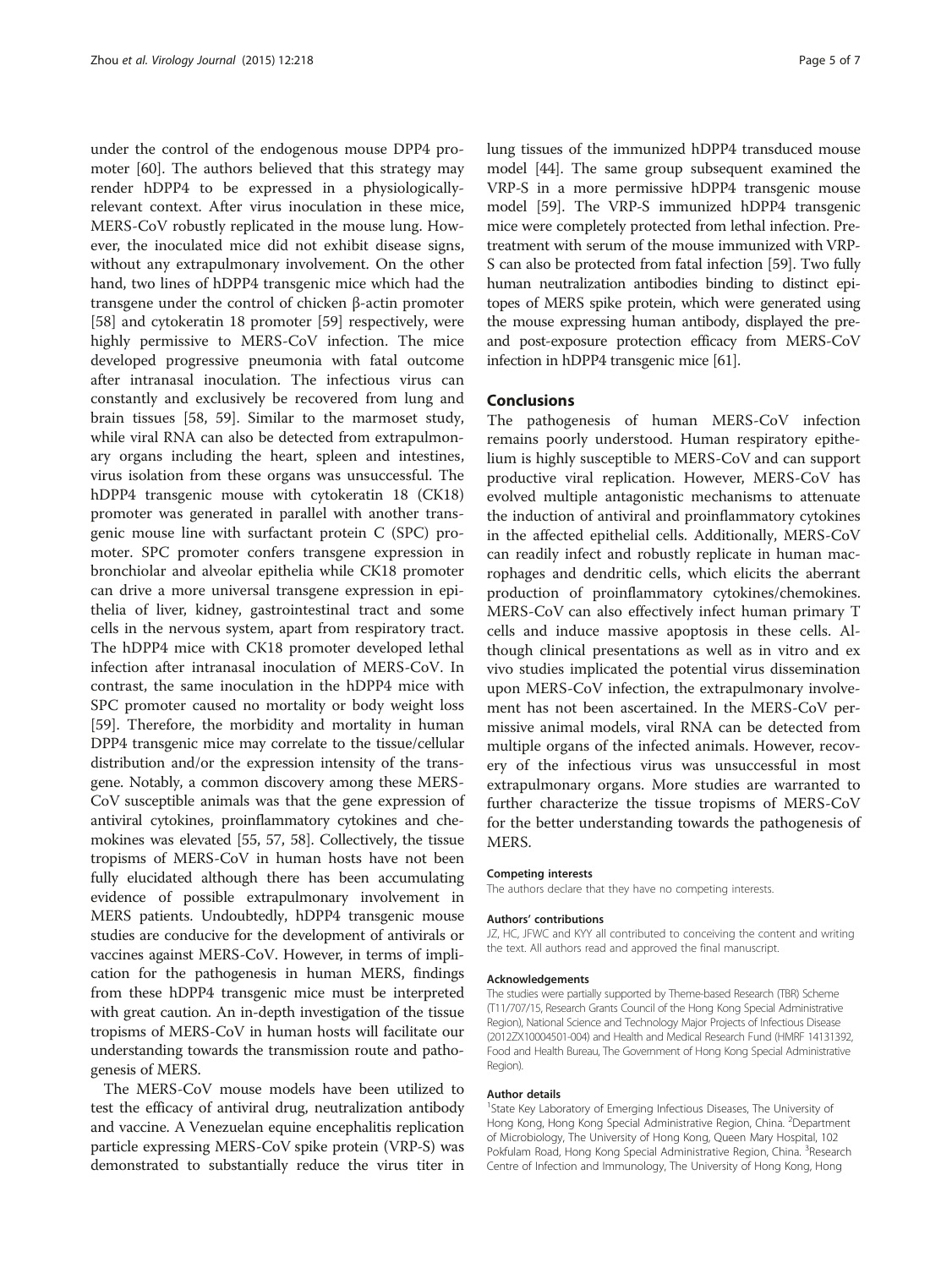<span id="page-5-0"></span>Kong Special Administrative Region, China. <sup>4</sup>Carol Yu Centre for Infection, The University of Hong Kong, Hong Kong Special Administrative Region, China.

#### Received: 5 October 2015 Accepted: 1 December 2015 Published online: 22 December 2015

#### References

- 1. Zaki AM, van Boheemen S, Bestebroer TM, Osterhaus AD, Fouchier RA. Isolation of a novel coronavirus from a man with pneumonia in Saudi Arabia. N Engl J Med. 2012;367:1814–20.
- 2. de Groot RJ, Baker SC, Baric RS, Brown CS, Drosten C, Enjuanes L, et al. Middle East respiratory syndrome coronavirus (MERS-CoV): announcement of the coronavirus study group. J Virol. 2013;87:7790–2.
- 3. Middle East Respiratory Syndrome coronavirus, Disease outbreak news [[http://www.who.int/csr/don/23-september-2015-mers-kuwait/en/\]](http://www.who.int/csr/don/23-september-2015-mers-kuwait/en/)
- 4. Haagmans BL, Al Dhahiry SH, Reusken CB, Raj VS, Galiano M, Myers R, et al. Middle East respiratory syndrome coronavirus in dromedary camels: an outbreak investigation. Lancet Infect Dis. 2014;14:140–5.
- 5. Reusken CB, Haagmans BL, Muller MA, Gutierrez C, Godeke GJ, Meyer B, et al. Middle East respiratory syndrome coronavirus neutralising serum antibodies in dromedary camels: a comparative serological study. Lancet Infect Dis. 2013;13:859–66.
- 6. Chan JF, Lau SK, To KK, Cheng VC, Woo PC, Yuen KY. Middle East respiratory syndrome coronavirus: another zoonotic betacoronavirus causing SARS-like disease. Clin Microbiol Rev. 2015;28:465–522.
- 7. To KK, Hung IF, Chan JF, Yuen KY. From SARS coronavirus to novel animal and human coronaviruses. J Thorac Dis. 2013;5 Suppl 2:S103–108.
- 8. Chan JF, To KK, Tse H, Jin DY, Yuen KY. Interspecies transmission and emergence of novel viruses: lessons from bats and birds. Trends Microbiol. 2013;21:544–55.
- Lau SK, Li KS, Tsang AK, Lam CS, Ahmed S, Chen H, et al. Genetic characterization of betacoronavirus lineage C viruses in bats reveals marked sequence divergence in the spike protein of pipistrellus Bat coronavirus HKU5 in Japanese pipistrelle: implications for the origin of the novel middle east respiratory syndrome coronavirus. J Virol. 2013;87:8638–50.
- 10. Korean Society of Infectious D. Korean society for healthcare-associated infection C, prevention: an unexpected outbreak of Middle East respiratory syndrome coronavirus infection in the republic of Korea, 2015. Infect Chemother. 2015;47:120–2.
- 11. Chan JF, Lau SK, Woo PC. The emerging novel Middle East respiratory syndrome coronavirus: the "knowns" and "unknowns". J Formos Med Assoc. 2013;112:372–81.
- 12. Chan JF, Choi GK, Tsang AK, Tee KM, Lam HY, Yip CC, et al. Development and evaluation of novel real-time reverse transcription-PCR assays with locked nucleic acid probes targeting leader sequences of human-pathogenic coronaviruses. J Clin Microbiol. 2015;53:2722–6.
- 13. Assiri A, Al-Tawfiq JA, Al-Rabeeah AA, Al-Rabiah FA, Al-Hajjar S, Al-Barrak A, et al. Epidemiological, demographic, and clinical characteristics of 47 cases of Middle East respiratory syndrome coronavirus disease from Saudi Arabia: a descriptive study. Lancet Infect Dis. 2013;13:752–61.
- 14. Al-Tawfiq JA, Hinedi K, Ghandour J, Khairalla H, Musleh S, Ujayli A, et al. Middle East respiratory syndrome coronavirus: a case–control study of hospitalized patients. Clin Infect Dis. 2014;59:160–5.
- 15. Guery B, Poissy J, el Mansouf L, Sejourne C, Ettahar N, Lemaire X, et al. Clinical features and viral diagnosis of two cases of infection with Middle East respiratory syndrome coronavirus: a report of nosocomial transmission. Lancet. 2013;381:2265–72.
- 16. Who Mers-Cov Research G: State of Knowledge and Data Gaps of Middle East Respiratory Syndrome Coronavirus (MERS-CoV) in Humans. PLoS Curr 2013, 5.doi:[10.1371/currents.outbreaks](http://dx.doi.org/10.1371/currents.outbreaks)
- 17. Corman VM, Albarrak AM, Omrani AS, Albarrak MM, Farah ME, Almasri M, Muth D, Sieberg A, Meyer B, Assiri AM, et al.: Viral shedding and antibody response in 37 patients with MERS-coronavirus infection. Clin Infect Dis 2015, Epub ahead of print
- 18. Peiris JS, Guan Y, Yuen KY. Severe acute respiratory syndrome. Nat Med. 2004;10:S88–97.
- 19. Cheng VC, Lau SK, Woo PC, Yuen KY. Severe acute respiratory syndrome coronavirus as an agent of emerging and reemerging infection. Clin Microbiol Rev. 2007;20:660–94.
- 20. Peiris JS, Lai ST, Poon LL, Guan Y, Yam LY, Lim W, et al. Coronavirus as a possible cause of severe acute respiratory syndrome. Lancet. 2003;361:1319–25.
- 21. Kindler E, Jonsdottir HR, Muth D, Hamming OJ, Hartmann R, Rodriguez R, et al. Efficient replication of the novel human betacoronavirus EMC on primary human epithelium highlights its zoonotic potential. MBio. 2013;4: e00611–00612.
- 22. Zielecki F, Weber M, Eickmann M, Spiegelberg L, Zaki AM, Matrosovich M, et al. Human cell tropism and innate immune system interactions of human respiratory coronavirus EMC compared to those of severe acute respiratory syndrome coronavirus. J Virol. 2013;87:5300–4.
- 23. Chan RW, Chan MC, Agnihothram S, Chan LL, Kuok DI, Fong JH, et al. Tropism of and innate immune responses to the novel human betacoronavirus lineage C virus in human ex vivo respiratory organ cultures. J Virol. 2013;87:6604–14.
- 24. Hocke AC, Becher A, Knepper J, Peter A, Holland G, Tonnies M, et al. Emerging human middle East respiratory syndrome coronavirus causes widespread infection and alveolar damage in human lungs. Am J Respir Crit Care Med. 2013;188:882–6.
- 25. Lau SK, Lau CC, Chan KH, Li CP, Chen H, Jin DY, et al. Delayed induction of proinflammatory cytokines and suppression of innate antiviral response by the novel Middle East respiratory syndrome coronavirus: implications for pathogenesis and treatment. J Gen Virol. 2013;94:2679–90.
- 26. Yang Y, Zhang L, Geng H, Deng Y, Huang B, Guo Y, et al. The structural and accessory proteins M, ORF 4a, ORF 4b, and ORF 5 of Middle East respiratory syndrome coronavirus (MERS-CoV) are potent interferon antagonists. Protein Cell. 2013;4:951–61.
- 27. Siu KL, Yeung ML, Kok KH, Yuen KS, Kew C, Lui PY, et al. Middle east respiratory syndrome coronavirus 4a protein is a double-stranded RNAbinding protein that suppresses PACT-induced activation of RIG-I and MDA5 in the innate antiviral response. J Virol. 2014;88:4866–76.
- 28. Yang X, Chen X, Bian G, Tu J, Xing Y, Wang Y, et al. Proteolytic processing, deubiquitinase and interferon antagonist activities of Middle East respiratory syndrome coronavirus papain-like protease. J Gen Virol. 2014;95:614–26.
- 29. Mielech AM, Kilianski A, Baez-Santos YM, Mesecar AD, Baker SC. MERS-CoV papain-like protease has deISGylating and deubiquitinating activities. Virology. 2014;450–451:64–70.
- 30. Falzarano D, de Wit E, Rasmussen AL, Feldmann F, Okumura A, Scott DP, et al. Treatment with interferon-alpha2b and ribavirin improves outcome in MERS-CoV-infected rhesus macaques. Nat Med. 2013;19:1313–7.
- 31. Chan JF, Yao Y, Yeung ML, Deng W, Bao L, Jia L, et al. Treatment with Lopinavir/ritonavir or interferon-beta1b improves outcome of MERS-CoV infection in a nonhuman primate model of common marmoset. J Infect Dis. 2015;212(12):1904–13.
- 32. Chan JF, Chan KH, Choi GK, To KK, Tse H, Cai JP, et al. Differential cell line susceptibility to the emerging novel human betacoronavirus 2c EMC/2012: implications for disease pathogenesis and clinical manifestation. J Infect Dis. 2013;207:1743–52.
- 33. Zhou J, Chu H, Li C, Wong BH, Cheng ZS, Poon VK, et al. Active replication of Middle East respiratory syndrome coronavirus and aberrant induction of inflammatory cytokines and chemokines in human macrophages: implications for pathogenesis. J Infect Dis. 2014;209:1331–42.
- 34. Yilla M, Harcourt BH, Hickman CJ, McGrew M, Tamin A, Goldsmith CS, et al. SARS-coronavirus replication in human peripheral monocytes/macrophages. Virus Res. 2005;107:93–101.
- 35. Tseng CT, Perrone LA, Zhu H, Makino S, Peters CJ. Severe acute respiratory syndrome and the innate immune responses: modulation of effector cell function without productive infection. J Immunol. 2005;174:7977–85.
- 36. Ziegler T, Matikainen S, Ronkko E, Osterlund P, Sillanpaa M, Siren J, et al. Severe acute respiratory syndrome coronavirus fails to activate cytokinemediated innate immune responses in cultured human monocyte-derived dendritic cells. J Virol. 2005;79:13800–5.
- 37. Cheung CY, Poon LL, Ng IH, Luk W, Sia SF, Wu MH, et al. Cytokine responses in severe acute respiratory syndrome coronavirus-infected macrophages in vitro: possible relevance to pathogenesis. J Virol. 2005;79:7819–26.
- 38. Chu H, Zhou J, Wong BH, Li C, Cheng ZS, Lin X, et al. Productive replication of Middle East respiratory syndrome coronavirus in monocyte-derived dendritic cells modulates innate immune response. Virology. 2014;454–455:197–205.
- 39. Scheuplein VA, Seifried J, Malczyk AH, Miller L, Hocker L, Vergara-Alert J, et al. High secretion of interferons by human plasmacytoid dendritic cells upon recognition of Middle East respiratory syndrome coronavirus. J Virol. 2015;89:3859–69.